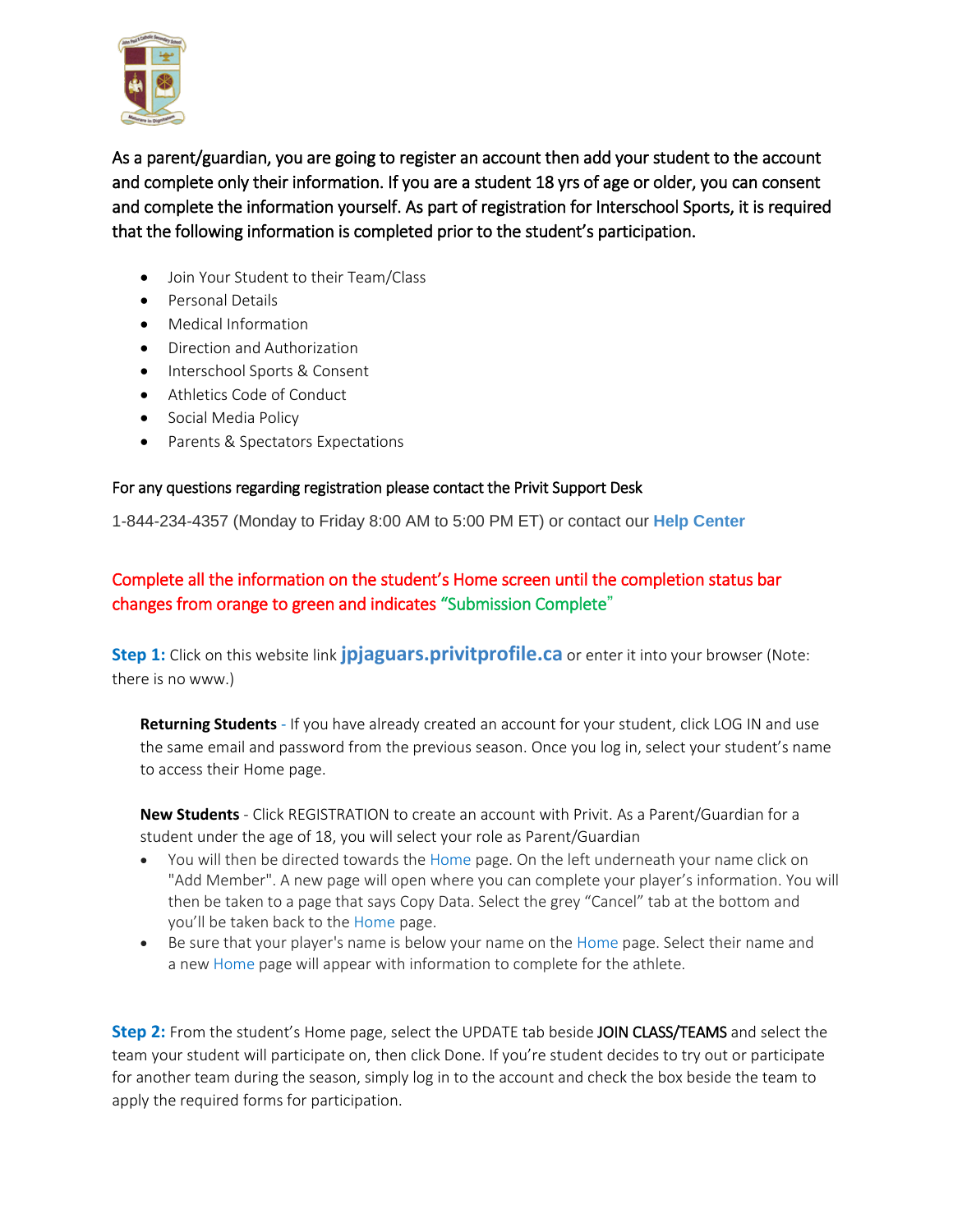**Step 3:** From the student's Home page, slick the START or UPDATE tab beside the PERSONAL DETAILS section to provide demographic information. Once you have updated or completed all 3 sections, click SAVE & EXIT. From the Home page, make sure it is indicating 100% complete.

**Step 4:** Click the START or CONTINUE tab beside the MEDICAL INFORMATION. Complete all prior medical history or update any medical information that has changed on your student. Once completed, click SUBMIT. Then click the blue SIGN tab.

**Returning Students –** As a Parent/Guardian with an existing account, you should have already created an e-signature. Simply apply your signature to the form. Click DONE to return to the student's Home page. Underneath this form it will now be indicating *Student/Athlete click here to sign.* Click on it to create an esignature for your student that you will apply to the form. Once you have completed your student's esignature and signed the form, on your student's Home page there should be a green check mark indicating *Signed by Parent/Guardian and Signed by Student/Athlete*.

**New Students** - A new message will appear, click the blue tab "Create New Signature". You can use the cursor on a computer or with your finger on a tablet device to create an e-signature. Click SAVE and then DONE to return to the Home page. From the Home page underneath or beside the form click SIGN and a new screen will open with your e-signature. Attest then click SIGN DOCUMENT. Click DONE to return to the Home page. On the Home page under this form, it will now indicate *Student/Athlete click here to sign*. Click there and repeat the same process to create and apply the Student's e-signature. Once everything is properly completed, on your student's Home page there should be a green check mark indicating *Signed by Parent/Guardian and Signed by Student/Athlete*.

\*Please remember to log into the account and update any medical information that changes on your student during the calendar school year.

**Step 5:** Click the START or CONTINUE tab beside DIRECTION & AUTHORIZATION. Review all the information. Once completed, click SUBMIT and apply your (Parent/Guardian) e-signature to the form. Click DONE to return to the Home page. On the Home page, it will now indicate Student/Athlete click here to sign. Apply the Student Athlete's e-signature to the form. Once everything is properly completed, on your student's Home page there should be a green check mark indicating *Signed by Parent/Guardian and Signed by Student/Athlete*.

**Step 6:** Click the START or CONTINUE tab beside INTERSCHOOL SPORTS AND CONSENT. Review all the information with your student. Once completed, click SUBMIT and apply your (Parent/Guardian) esignature to the form. Click DONE to return to the Home page. On the Home page, it will now indicate Student/Athlete click here to sign. Apply the Student Athlete's e-signature to the form. Once everything is properly completed, on your student's Home page there should be a green check mark indicating *Signed by Parent/Guardian and Signed by Student/Athlete*.